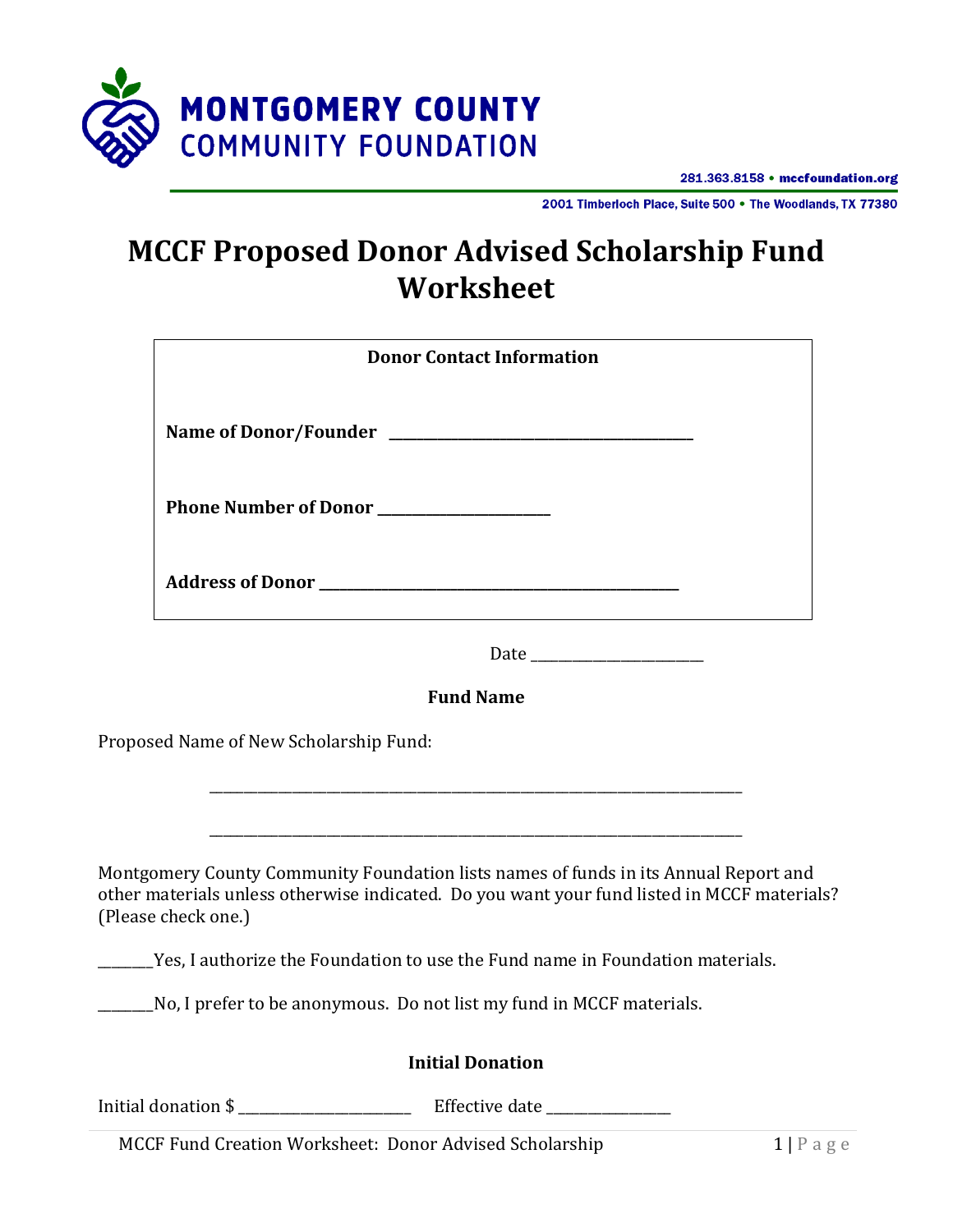

2001 Timberloch Place, Suite 500 . The Woodlands, TX 77380

### **History of Donor and/or person Memorialized by Fund**

In order to preserve the memory of the person honored, or memorialized, please write a brief biological paragraph about that person below. You may include an extra page, if you wish.



## **Scholarship Criteria**

Do you wish to include any special requirements of scholarship applicants?

| 1. | Must be a resident of Montgomery County, Texas |  |
|----|------------------------------------------------|--|
| 2. |                                                |  |
| 3. |                                                |  |
| 4. |                                                |  |
| 5. |                                                |  |
| 6. |                                                |  |

## **Student Application Pool**

Do you wish to limit the scholarship application pool (all students graduating from Montgomery County high schools, a particular school district, a particular high school)?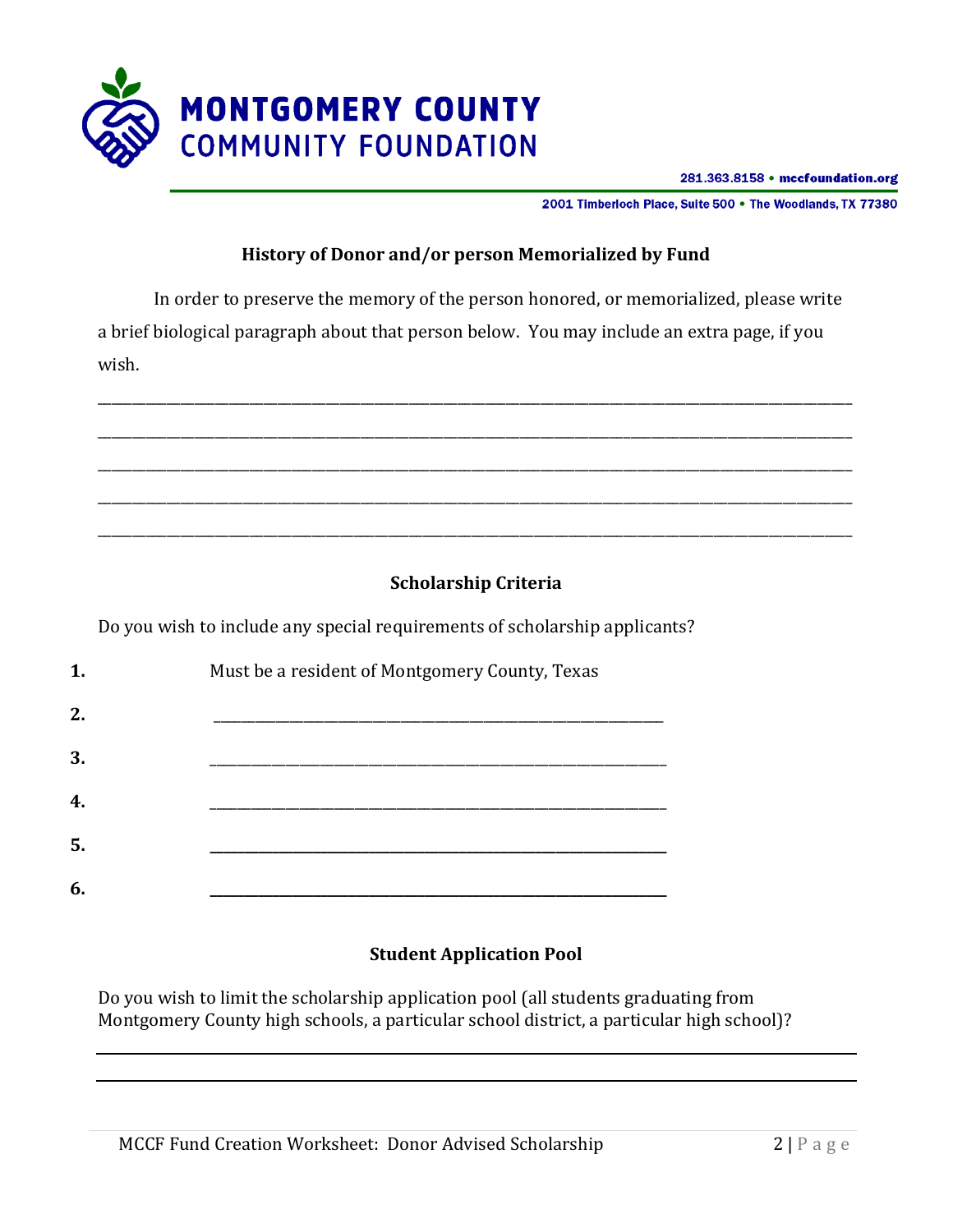

2001 Timberloch Place, Suite 500 . The Woodlands, TX 77380

#### **Proposed Selection Committee**

Recipient Nominees are to be selected by a committee appointed by the foundation annually. Members of the Selection Committee would include (titles only):



Additionally, a fund advisor, as specified by this fund creation worksheet, may be involved as a member of the selection committee.\* The Recipient Nominees are to be recommended by the MCCF Distribution committee and approved by the MCCF Board of Directors.

**\*NOTE: THE PENSION PROTECTION ACT OF 2006 (PPA) PROHIBITS GRANTS TO INDIVIDUALS FROM A DONOR-ADVISED FUND. However, educational scholarships are allowed from a fund where a donor or fund advisor is a member of the selection committee, if all of the following are true:**

- **MCCF appoints all of the members of the committee and the donor's advice is given solely as a member of the committee;**
- **Neither the donor nor the parties related to the donor control the committee directly or indirectly; and**
- **All grants are awarded on an objective and nondiscriminatory basis using a procedure that has been approved in advance by the board of directors of MCCF and that has been designated to ensure that all such grants meet the IRS requirements for scholarship programs found in paragraphs (1), (2), or (3) of section 4945(g) of the Internal Revenue Code.**

**Further, every member of any selection committee charged with the evaluation of candidates for Scholarship Grants shall be obligated to disclose any personal knowledge of and relationship with any potential grantee under consideration and to refrain from participation in the award process in a circumstance where he or she would derive, directly or indirectly, a private benefit if any potential grantee or grantees are selected over others.**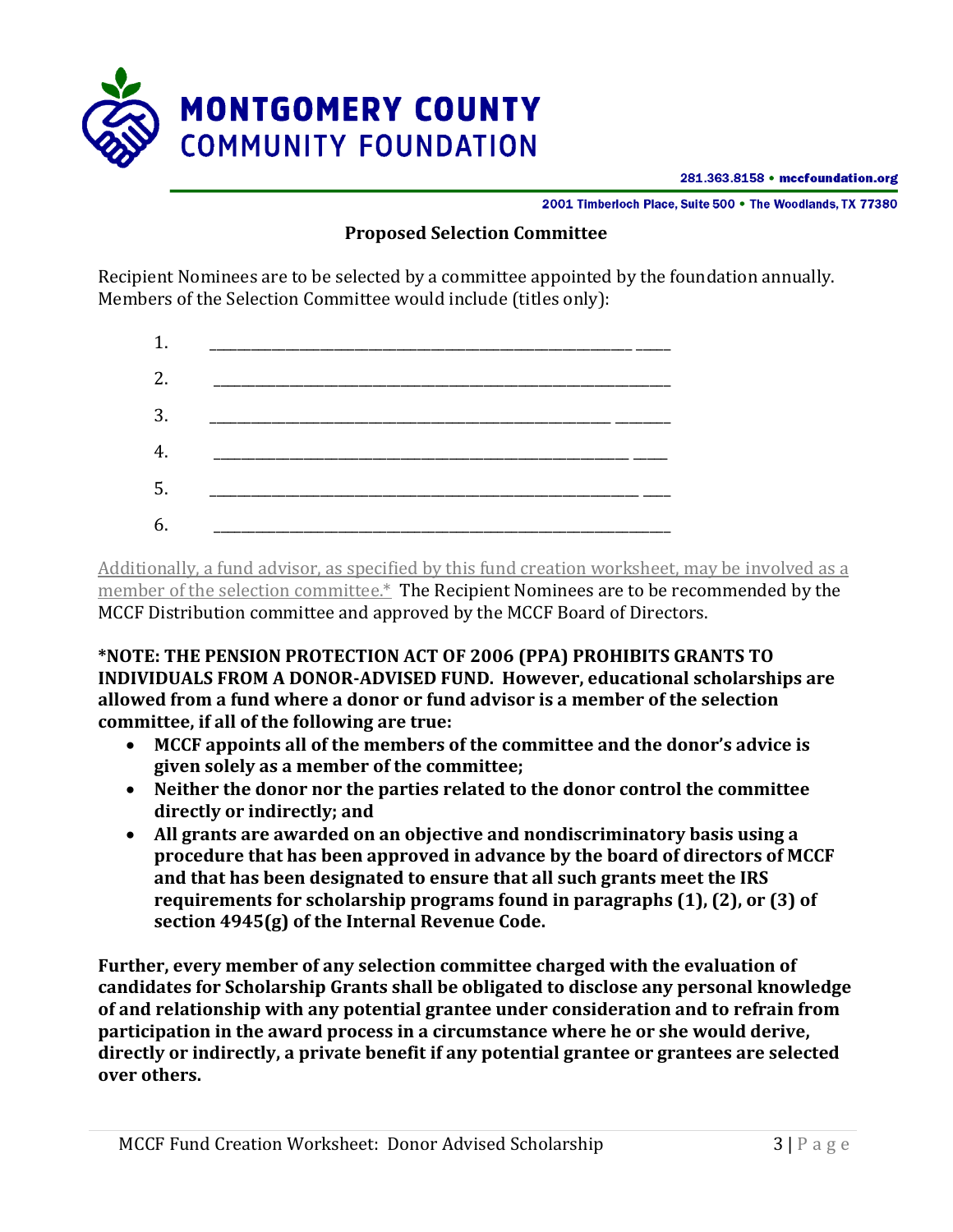

**Continued…**

281.363.8158 • mccfoundation.org

2001 Timberloch Place, Suite 500 . The Woodlands, TX 77380

### **ADVISORS TO THE SCHOLARSHIP SELECTION**

Please list the initial advisor(s) to the fund (if different than founders).

| Advisor #1 |  |  |  |  |
|------------|--|--|--|--|
|            |  |  |  |  |
|            |  |  |  |  |
|            |  |  |  |  |
|            |  |  |  |  |
|            |  |  |  |  |
|            |  |  |  |  |
| Advisor #2 |  |  |  |  |
|            |  |  |  |  |
|            |  |  |  |  |
|            |  |  |  |  |
|            |  |  |  |  |
|            |  |  |  |  |